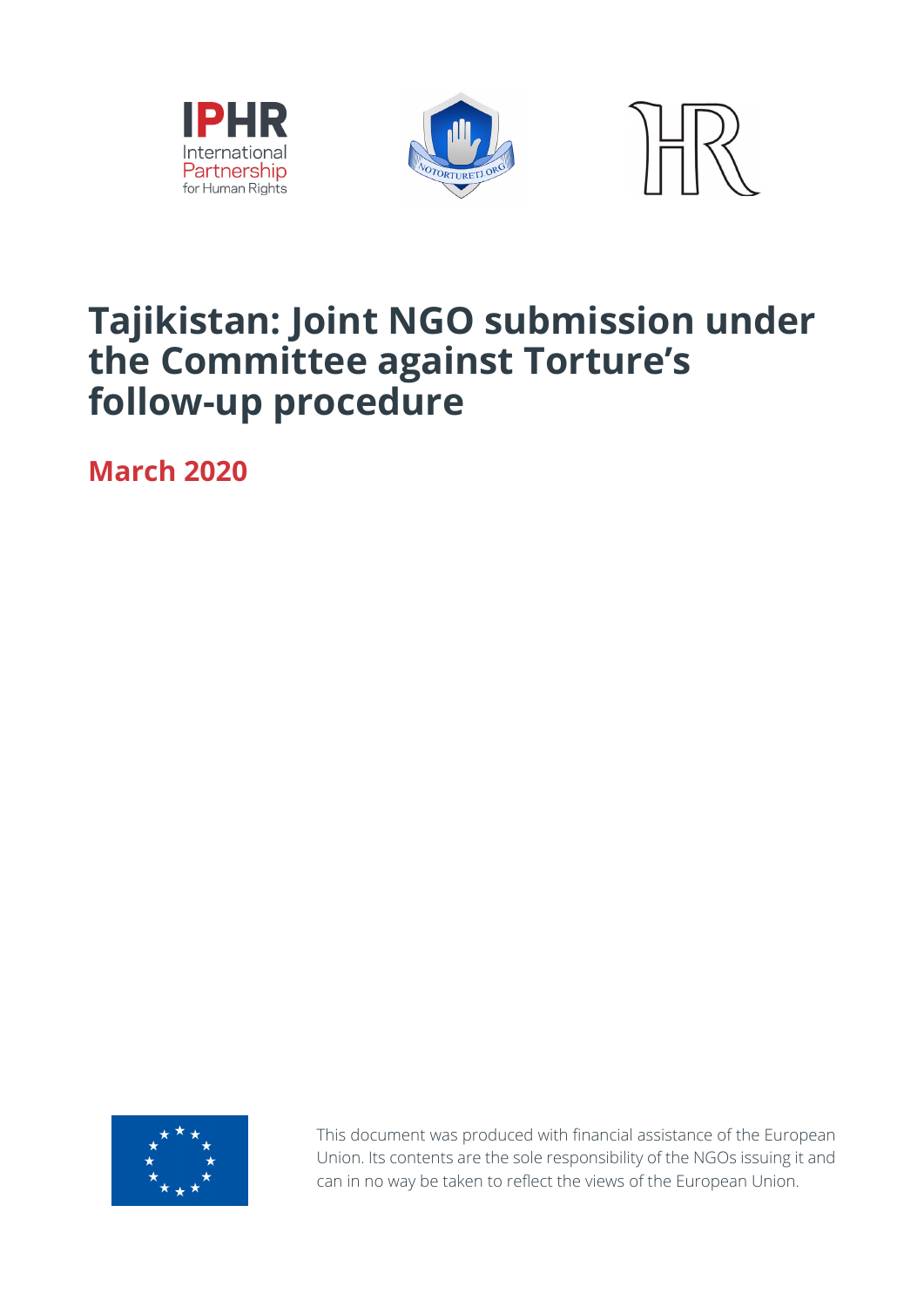## **Table of contents**

| <b>1. Introduction</b>                                                                                     |    |
|------------------------------------------------------------------------------------------------------------|----|
| GENERAL DEVELOPMENTS ON TORTURE SINCE THE CAT ISSUED ITS MAY 2018<br>CONCLUDING OBSERVATIONS TO TAIIKISTAN | 3  |
| 2. Investigation of acts of torture (para. 10)                                                             |    |
| 3. Fundamental legal safeguards (para. 18)                                                                 | 10 |
| 4. Hazing, ill-treatment and torture in the armed<br>forces (para. 46)                                     |    |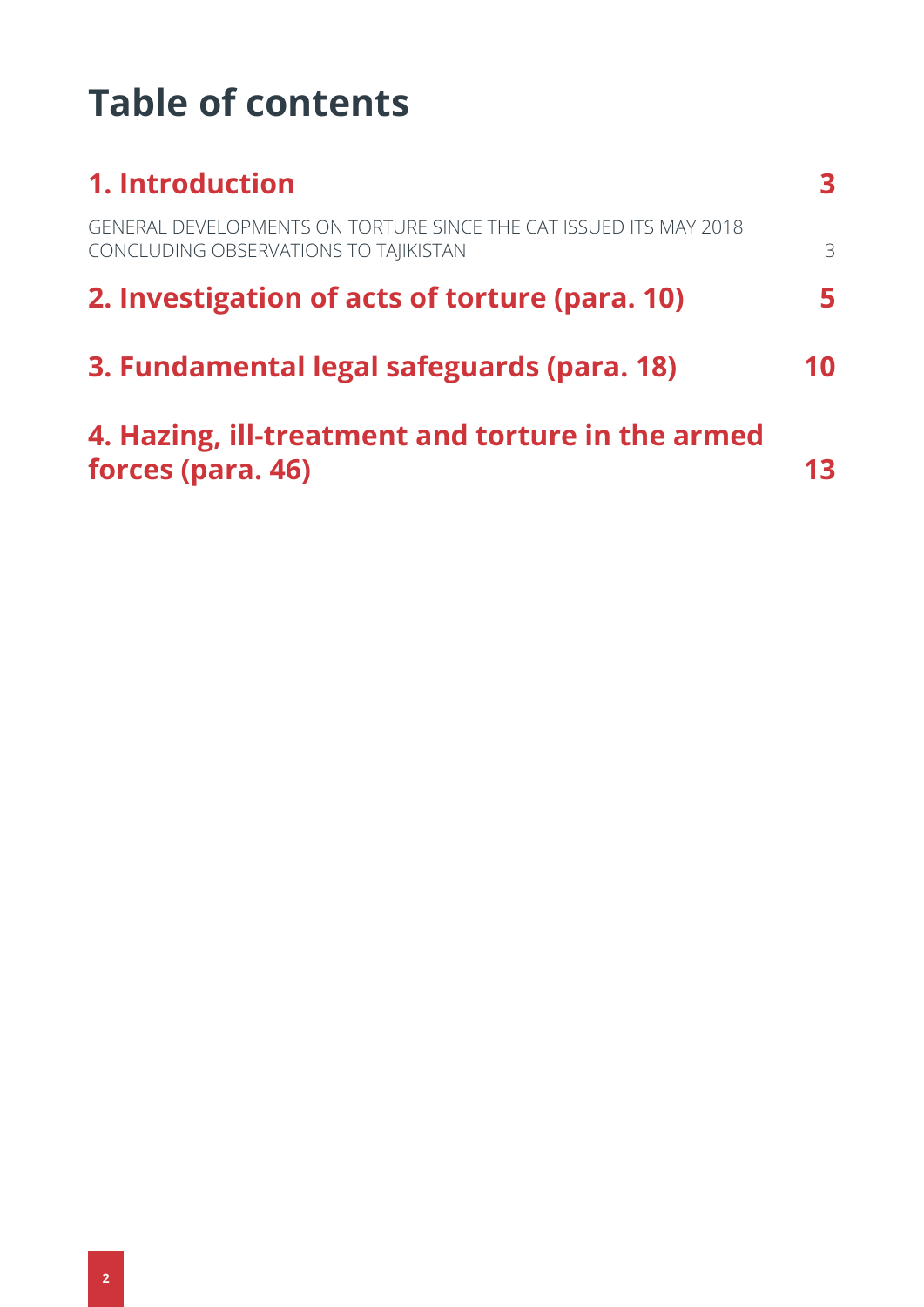# <span id="page-2-0"></span>**1. Introduction**

In paragraph 51 of the Concluding Observations adopted on 14 May 2018, and published on 18 June 2018 (CCPR/C/TJK/CO/2), the United Nations (UN) Committee against Torture and Other Cruel, Inhuman and Degrading Treatment or Punishment (CAT) requested the authorities of Tajikistan to provide, by 18 May 2019, information on follow-up to the Committee's recommendations on **investigating acts of torture**, the enjoyment of **fundamental legal safeguards**, and **hazing, ill-treatment and torture in the armed forces** (see paras. 10, 18 and 46 above).

This joint NGO submission summarizes the state of implementation of the recommendations issued by the Committee under the relevant paragraphs and provides case examples where appropriate. The document was jointly produced by the NGO Coalition against Torture and Impunity in Tajikistan1, International Partnership for Human Rights (Belgium) and Helsinki Foundation for Human Rights (Poland).

### <span id="page-2-1"></span>**General developments on torture since the CAT issued its May 2018 Concluding Observations to Tajikistan**

This chapter provides a brief overview of the main developments regarding torture and ill-treatment in Tajikistan as well as key steps taken since May 2018, which were aimed at preventing torture and strengthening accountability. All developments specifically relating to paras. 10, 18 and 46, which are highlighted under the CAT's follow-up procedure, can be found in the chapters below.

Despite some progress, **torture and other forms of ill-treatment are still widely used** in Tajikistan. Members of the Coalition against Torture and Impunity (further Coalition) registered 44 new cases in 2018 and 52 new cases in 2019 of men, women and children who were allegedly subjected to torture or ill-treatment. As was previously the case, the vast majority of cases of torture and ill-treatment originate during preliminary investigations, as well as in the armed forces. These figures only provide part of the picture, as fear of reprisals and lack of trust in the criminal justice system prevent many victims and their relatives from complaining.

The **authorities do not publish unified and comprehensive statistics** on complaints, investigations and convictions relating to torture and other forms of ill-treatment. In December 2019 the Coalition sent requests for statistics to several government agencies. It received replies from the Prosecutor General's Office, the Presidential Agency for the Control of Narcotic Substances (Anti-Drugs Agency) and the Agency of State Financial Control and the Fight against Corruption of Tajikistan (Anti-Corruption Agency).

In its reply of 6 January 2020, the Prosecutor General's Office provided no statistical information and stated that such information is made public during its bi-annual press conferences. The Anti-Drugs Agency and the Anti-Corruption Agency replied that they had not registered any complaints about torture and other ill-treatment from May 2018 to the end of 2019.

On 28 January 2020 the Prosecutor General's Office announced at its press conference that it had seen a decline in complaints about torture in the period under review. In 2018 it registered 48 complaints, in 2019 - 14. In 2019, two criminal cases were opened and seven law enforcement officers were brought

<sup>1</sup> The NGO Coalition unites 12 civil society groups and nine independent experts across Tajikistan.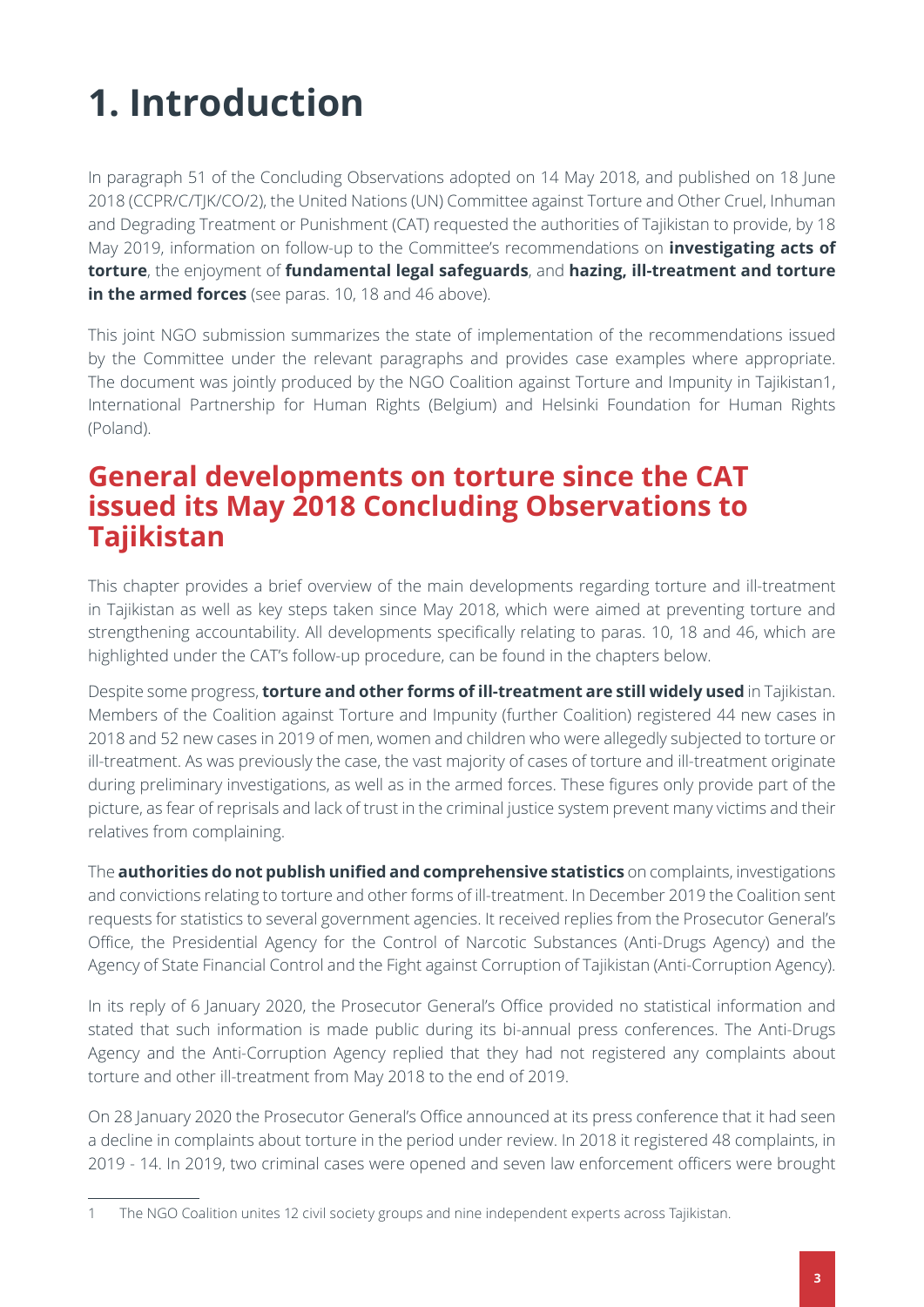to justice and convicted by the courts. These statistics only cover crimes opened under Article 143.1 ("torture") although cases involving allegations of torture and other forms of ill-treatment are often opened under other articles of the Criminal Code such as "abuse of power", "exceeding official duties" or "failure to carry out or inappropriately carrying out duties".

The Coalition noted a general trend of law enforcement officials using **methods of torture** that do not leave injuries likely to be detected by forensic medical experts who usually only record visible external injuries. The Coalition recorded an increase in the use of electric shocks, mock rape and threats of rape in relation to males. In 2019 the Coalition recorded three cases where detainees were allegedly injected with psychotropic substances against their will by police officers, resulting in them partially losing consciousness and muscle control.

On 24 January 2019, a **National Action Plan** was developed and approved for the implementation of the UN Committee against Torture recommendations for 2019-2022. The Plan outlines a set of measures, deadlines and a list of government bodies responsible for implementing the recommendations.

On 19 April 2019, a **Judicial Legal Reform Programme** for 2019-2021 was adopted, which aimed to strengthen the basic human rights guarantees in the criminal justice system, including the application of measures of restraint during pre-trial detention.

On 7 September 2019, the Prosecutor General adopted an **"Instruction on Methods for Prosecutorial Supervision of the Legality of Prevention, Detection and Investigation of Torture"**. (For further information, refer to the chapter "Investigation of acts of torture (para. 10)" below).

The Coalition has noted some progress in state responses to allegations of torture and ill-treatment in the criminal justice system. In 2018, two people were convicted of torture or other ill-treatment and handed down adequate and proportionate sentences. In the first case, the perpetrator was found guilty of "torture" under Article 143-1 of the Criminal Code. In the second case, the perpetrator was charged with "abuse of power" under Article 316. In 2019, three criminal cases were successfully investigated in accordance with Article 143-1 and are currently pending with the courts.

The Law "**On Amnesty**" that was adopted on 25 October 2019 excludes those accused of or convicted of torture under Article 143-1 of the Criminal Code. However, perpetrators of torture or other forms of ill-treatment charged under other articles of the Criminal Code benefited from the amnesty, e.g. through reductions of punishment.

On 2 January 2020 President Rahmon signed a series of laws and amendments that significantly strengthened fundamental legal safeguards to prevent torture and other forms of ill-treatment in the criminal justice system.

This includes the law "On prevention of juvenile delinquency" (Law No. 1658). The new law provides that the National Commission on the Rights of the Child (NCRC, under the government) coordinates its implementation. However, the NCRC is an interdepartmental body without a permanent staff which meets only on an irregular basis. Coordination mechanisms are lacking both in regard to implementation of the law and to interagency communication.

Based on recommendations issued to Tajikistan by UN bodies, legal amendments (Law No. 1661) were adopted to Article 143-1 ("torture") of the Criminal Code, according to which sanctions for the crime of torture were tightened. Furthermore, a "third party" was added: "1) Intentional infliction of physical and (or) mental suffering committed by the person conducting the inquiry or preliminary investigation, or by another official, either with their instigation or with the tacit consent or with their knowledge by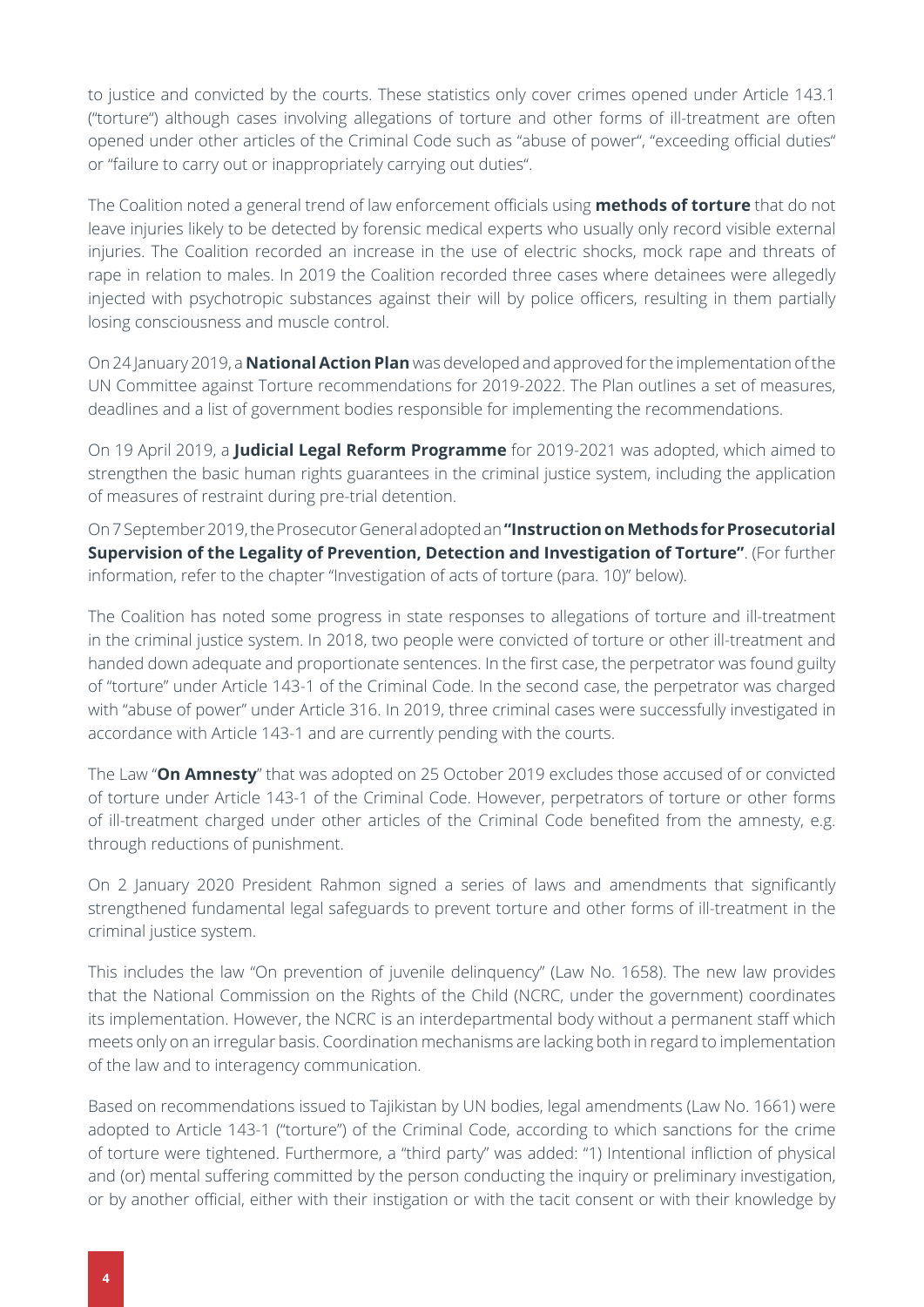another person in order to obtain information or confession from a tortured or third person or punish him for an act that he or a third party has committed or is suspected of committing, as well as to intimidate or coerce him or a third party or for any other reason based on discrimination of any kind. " The amendments also increased sanctions: in part 1 - from five to eight years in prison (previously it was: two to five years) with the deprivation of the right to hold certain positions or engage in certain activities for up to five years (previously up to three years); in part 2 - from eight to 12 years of imprisonment (previously from five to eight) with the deprivation of the right to occupy certain positions or engage in certain activities for a period of five to 10 years (previously: up to five years) and in part 3 - from 12 to 15 years imprisonment (previously from 10 to 15) with the deprivation of the right to hold certain positions or engage in certain activities for a period of 10 to 15 years (previously up to five years). Fines were also removed from the possible sanctions under Article 143 Part 1 of the Criminal Code.

As follow up on UN recommendations Article 32 of the Law "On the Procedures and Conditions for the Detention of Suspects, Accused and Defendants" was amended. The Article covers conditions of holding minors in custody. Part 6 now states "upon receipt of a report about the use of torture against a minor, a mandatory medical examination is carried out to determine the degree of physical injuries, signs of violence, torture and ill-treatment by at least three medical workers who are not subordinate to the place of detention of the minor suspect, accused or defendant." Unfortunately, the Article does not contain a requirement to conduct a psychological examination of the torture victim.

In accordance with the January 2020 amendments, the holding of minors in detention with adults is prohibited (previously this possibility was in exceptional cases with the permission of the prosecutor), as is holding a minor in punishment cells, solitary confinement and guardhouses (part 2 of article 34 and part 2 of article 38, respectively).

## <span id="page-4-0"></span>**2. Investigation of acts of torture (para. 10)**

#### **CAT CONCLUDING OBSERVATIONS 2018**

Para. 10 (a): Establish a separate investigative mechanism or unit that is capable of carrying out effective criminal investigations and prosecutions of allegations of torture and ill-treatment committed by public officials and which operates independently both of the authorities accused of having perpetrated the crimes and of the authorities responsible for prosecuting the person alleging torture.

In the period under review no separate and independent investigative mechanism or unit capable of carrying out effective criminal investigations and prosecutions was set up.

In addition to the CAT, the UN Human Rights Committee and the UN Special Rapporteur on torture also recommended that Tajikistan establish an independent investigatory body, but the authorities have repeatedly stated that what they claim to be a low number of torture cases does not warrant this. However, when using this argument, they only refer to the number of cases opened under Article 143-1 ("torture") of the Criminal Code, whereas most cases involving torture and other forms of ill-treatment are opened under other articles of the Criminal Code, such as those punishing "negligence", "abuse of authority or duty" or "violating the code of military conduct".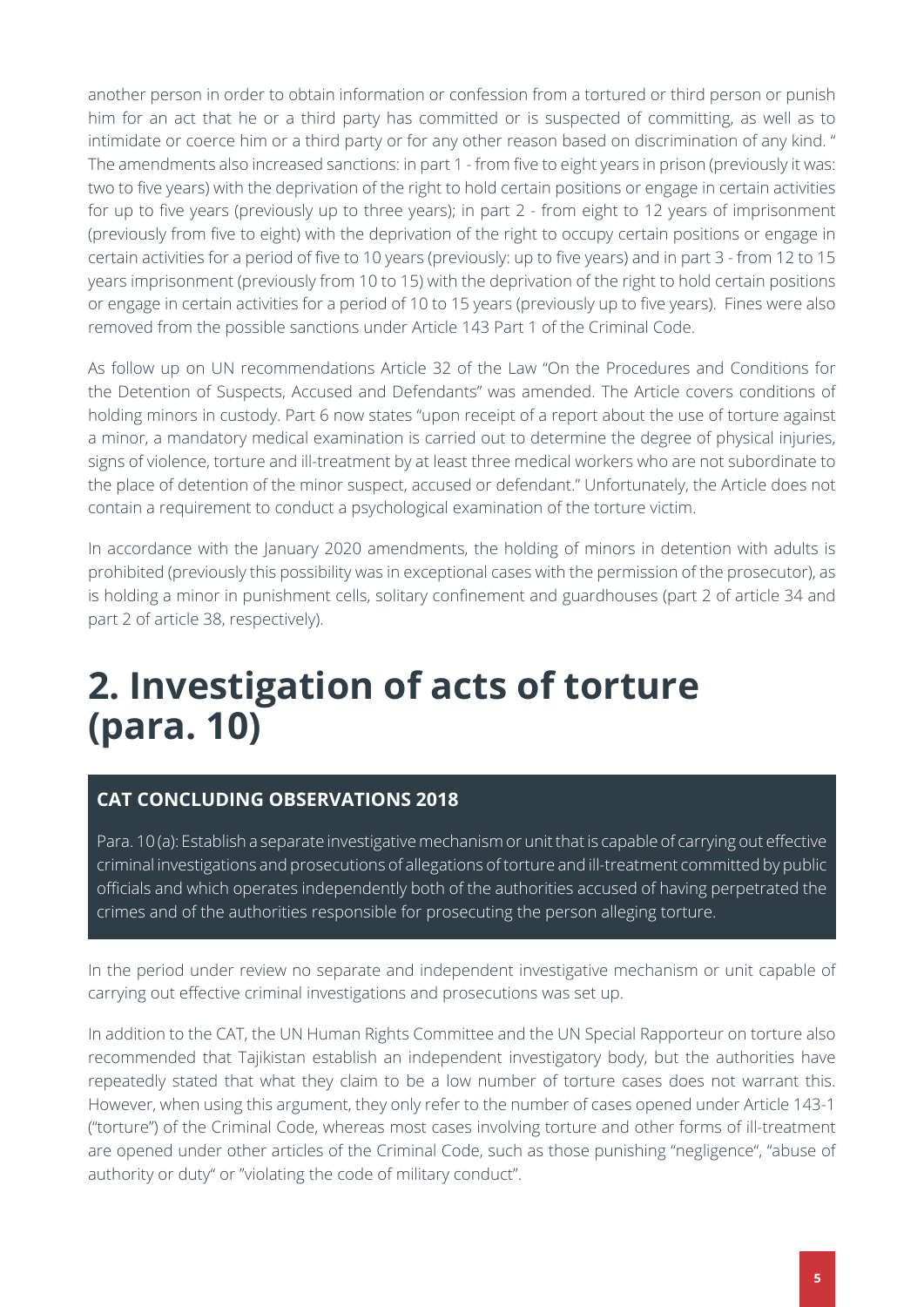The authorities do not publish comprehensive and unified statistics on cases involving allegations of torture and other forms of ill-treatment.

#### **CAT CONCLUDING OBSERVATIONS 2018**

Para. 10 (b): Promptly, effectively and impartially investigate all incidents and allegations of torture and ill-treatment, prosecute those who are found to be responsible and report publicly on the outcome of such prosecutions.

Complaints about torture and other forms of ill-treatment are often not investigated effectively in Tajikistan because the **investigating institutions are not sufficiently independent.**

In Tajikistan complaints about torture and ill-treatment can be submitted to the Office of the Prosecutor General or other prosecutors' offices, or to law enforcement agencies whose personnel are implicated in the complaint such as the State Committee for National Security (SCNS), the Ministry of Internal Affairs or the Drug Control Agency. When complaints are submitted to **law enforcement agencies**, the security service of the respective agency reviews the complaint, but the institution inevitably lacks independence because personnel of the same agency are implicated in the complaint. If the agency decides that there are no grounds sufficient to warrant opening a criminal case, domestic legislation does not require it to forward information about the case to the Prosecutor's Office. The Coalition against Torture and Impunity is aware of many cases when the security service of the Ministry of Internal Affairs has removed or destroyed evidence relevant to the investigation - such as case documentation or video recordings from detention facilities, or where they put pressure on witnesses to make them refrain from implicating police officers.

When complaints are lodged with **prosecutors' offices** the investigation also often lacks effectiveness and independence. Domestic legislation invests prosecutors' offices with two functions: one pertains to the criminal prosecution and the other to the supervision of the legality of activities relating to searches, pre-investigation checks and investigations. As part of their duties within the criminal prosecution, prosecutors' offices carry out investigations into various crimes. They also represent the state prosecution in court, including in cases where the actual investigation was carried out by other law enforcement agencies, such as the police. When representing the state in court, the prosecutor bases his/her statement on evidence obtained in the course of searches and the investigation. If the prosecutor provides information which highlights violations regarding the conduct of the law enforcement officials who carried out the investigative work in relation to the criminal case, (for instance torture), this would inevitably cast doubt on the evidence against the defendant, and thus jeopardize the prosecution's own position in court. In practice, the conflict between the two functions represented by the Prosecutor's Office is usually weighted in favour of strengthening the prosecution position rather than prioritizing the examination of allegations of torture, ill-treatment or other violations of the suspects' and defendants' rights.

When prosecutors initiate investigations into torture allegations, they lead the investigation, but domestic legislation allows them to instruct police to undertake investigative activities and gather evidence. Prosecutors and policemen from the same regions often have close professional and sometimes even personal links. This clearly hinders the chances of the investigations being impartial and independent. It is not unusual for a police officer implicated in a complaint about torture or his colleagues to be involved in collecting evidence in relation to the case.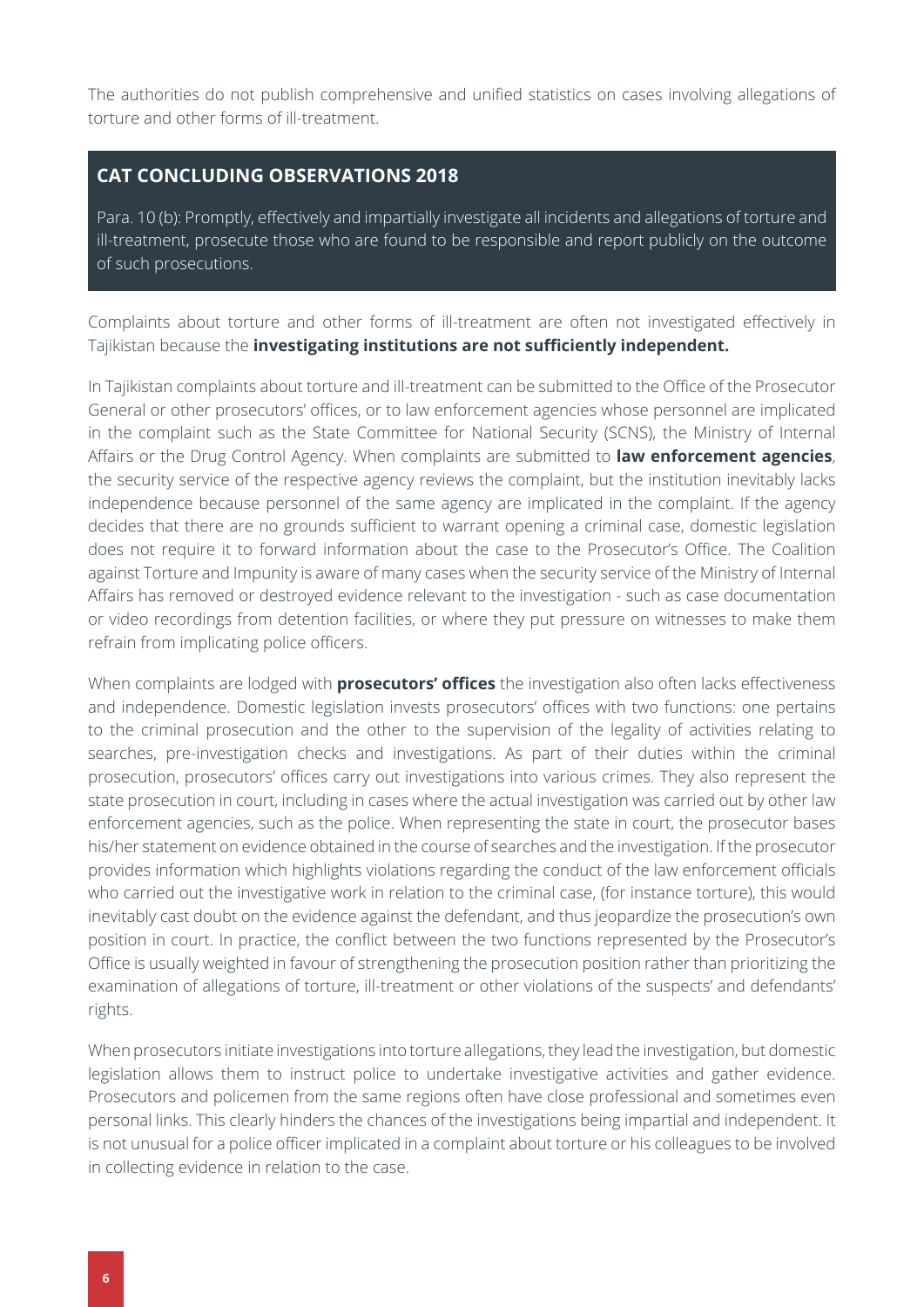As mentioned in the introduction, on 7 September 2019, the Prosecutor General adopted an **"Instruction on Methods for Prosecutorial Supervision of the Legality of Prevention, Detection and Investigation of Torture"**. The Instruction contains key principles outlined in the Convention against Torture and the Istanbul Protocol. It sets out a detailed and consistent mechanism for the investigation of allegations of torture. It also establishes a detailed, step-by-step procedure of for medical examination of victims of torture based on the standards of the Istanbul Protocol. The Instruction is a binding document for employees of prosecutors' offices. It is still too early to assess its implementation in practice, but the NGOs jointly submitting this document welcome its adoption and call for its consistent implementation.

The Coalition against Torture and Impunity has documented many cases, including cases received since the CAT issued its 2018 Concluding Observations to Tajikistan, where prosecutors and police **failed to promptly open investigations** after complaints of torture were received. When no formal complaint is filed it is very unlikely that a case involving allegations of torture or ill-treatment will be investigated. When investigators or prosecutors decide that there are insufficient grounds to open an investigation, they typically do not provide detailed explanations for their decision.

However, even when investigations are opened they are frequently **not conducted effectively.** Investigatory activities are often conducted without rigor; investigators do not gather sufficient evidence to properly examine the circumstances of the alleged torture; they often fail to interview witnesses and medical personnel or to order a forensic medical examination. Often, they do not interview the victims themselves and when they do, victims often report rude behaviour and psychological pressure. Investigators rarely carry out cross-questioning of police and victims. Instead, they frequently rely on statements obtained from the alleged perpetrators and their colleagues. Reports of medical examinations are often unreliable because doctors, especially in rural areas, often record that the injuries are less serious than they are for fear of reprisals from law enforcement agents. By law, torture victims and their lawyers are only entitled to access the case materials upon completion of the pre-trial investigation, which makes it difficult or impossible to put up a strong defence.

When a complaint is lodged with the Prosecutor General's Office against the decision of a local prosecutor's office not to open a criminal case into allegations of torture/ill-treatment or to suspend the investigation, the Prosecutor General's Office typically refers the case back to the same local prosecutor's office if it considers that the case needs further checking. In this way **cases can be bounced back and forth between prosecutors' offices for months or even years.**

#### **Case example: No effective investigation into allegations of torture and rape**

In early August 2019, Nargis2, aged 25, was detained by police officers in Vakhsh district in relation to an alleged theft in her aunt's house. During the interrogation at the police station Nargis was reportedly blindfolded (with cloth), pushed across the room, severely beaten, kicked and punched. A police officer grabbed her by the hair and hit her head against the wall, after which she lost consciousness. When she regained consciousness a police officer was giving her an intramuscular injection in the buttock. Another officer entered the room and raped her. Officers told her she would be released if she pleaded guilty. Out of despair and in great pain Nargis "confessed" to the crime and signed several documents (without reading them) provided by the investigator. She was then allowed to leave the police station.

<sup>2</sup> This is not her real name. Her real name has been withheld to protect her identity.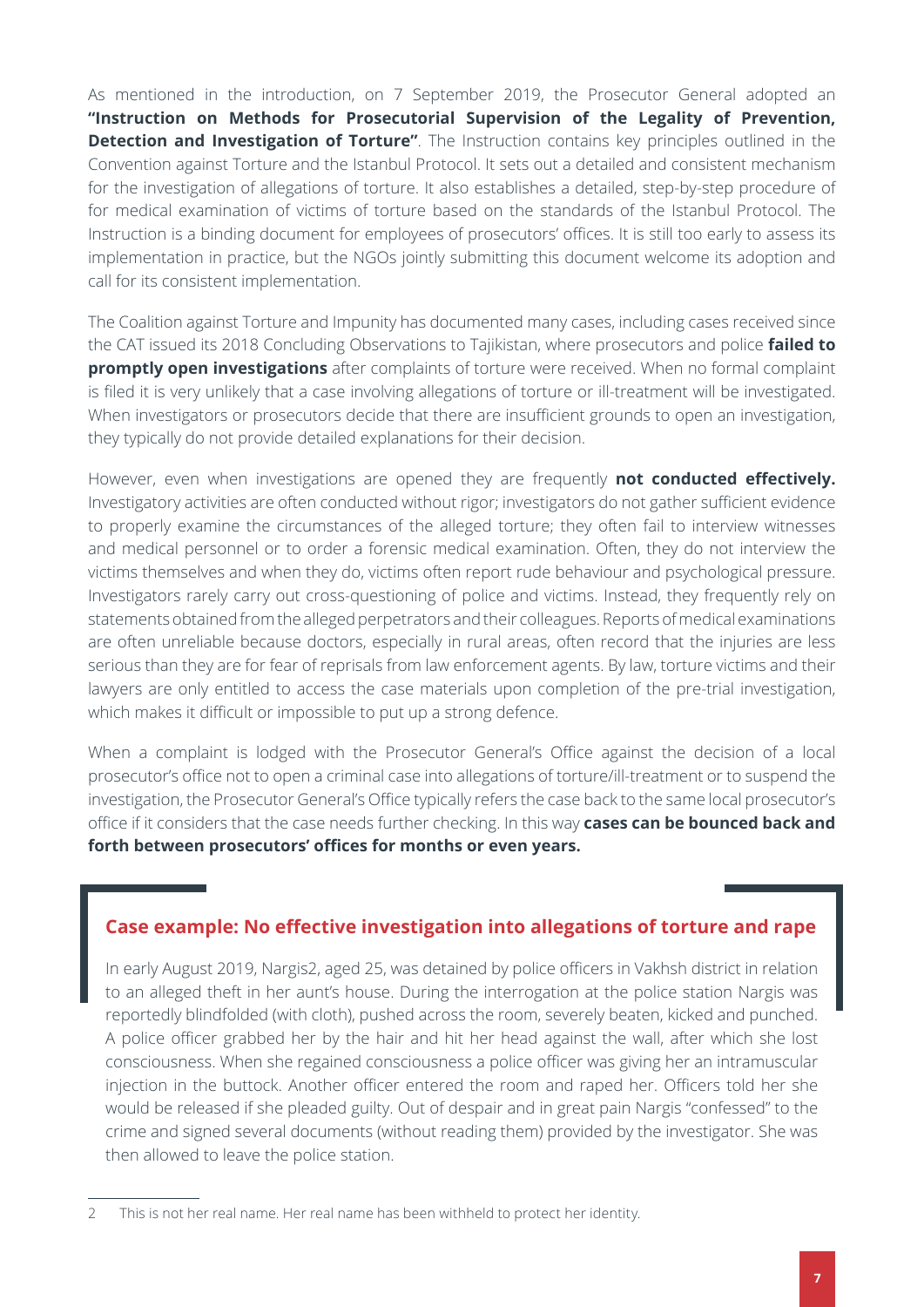On 9 August the Forensic Medical Institute of Khatlon region conducted a medical examination at Nargis' request. The conclusion recorded "bodily injuries in the form of bruises, the mark of an injection and an abrasion. These injuries have no harmful effects on Nargis' health, as they will limit her ability to work for a short time only. The characteristics of the injuries inflicted show that they could have been applied when exposed to blunt and hard objects, the day before the application was made." No medical examination or treatment in connection with the reported rape was carried out because the required methodology and expertise was allegedly not available in Khatlon region. Some samples of body liquids were taken for possible examination at a later stage.

On 20 August, Nargis' lawyer filed a complaint about physical and sexual abuse with the Vakhsh Department of the Ministry of Internal Affairs. Since then the case has been passed back and forth between the Prosecutor General's Office, the Prosecutor's Office of the Vakhsh district and the Ministry of Interior Affairs. To date none of the perpetrators has been brought to account.

#### **Case example: No effective investigation into the case of 68-year-old Istat Kurbanova**

On 2 January 2019, Istat Kurbanova, a 68-year-old resident of Ayni district in the northern Sughd province, was detained for unauthorized occupation and construction on a plot of land (Article 338, part 2 of the Criminal Code) and "intentional destruction or damage to property" (Article 255, part 1) and taken to the district's temporary police detention facility.

After being placed in the detention facility, Istat Kurbanova's state of health suddenly deteriorated as she suffered from hypertension and an umbilical hernia. After a medical examination she received initial medical treatment.

On 11 January 2019, the Ayni District Prosecutor's Office sent a letter to the Ayni Police Department of the Ministry of Internal Affairs requesting Istat Kurbanova's hospitalization until her health improved. Ignoring the prosecutor's request, officials of the Ayni Police Department began to prepare for Istat Kurbanova to be transferred to pre-trial detention center No. 5 in Istaravshan.

On 12 January at around 7 a.m., the deputy head of Ayni Police Department ordered the medical officer to give Istat Kurbanova a sedative injection. When she resisted, police officers restrained her and the medical worker gave the injection. After that Istat Kurbanova's state of health deteriorated sharply, she felt dizzy and sick. She asked to go out into the yard to get some air and suddenly felt that her clothes were burning. She did not understand how this had happened. Istat Kurbanova sustained burns on her face, neck, chest, and abdomen and armpit area.

At around 8 a.m., the deputy head of the Ayni Police Department, the severely injured woman was taken to the Istaravshan pre-trial detention center. However, officials at the pre-trial detention center refused to admit her because of her poor health, including her burns.

The police officers returned Istat Kurbanova to Ayni and only in the evening was she transferred to hospital. In the meantime, Istat Kurbanova's poor health was life-threatening. At the hospital, she was placed in the intensive care unit, and was treated for over a month.

On 19 February 2019, Ayni District Prosecutor's Office issued a decision refusing to initiate criminal proceedings for "negligence" (Article 322 of the Criminal Code). On 9 March 2019, the lawyer appealed the decision to the Prosecutor General's Office. Since then the case has been passed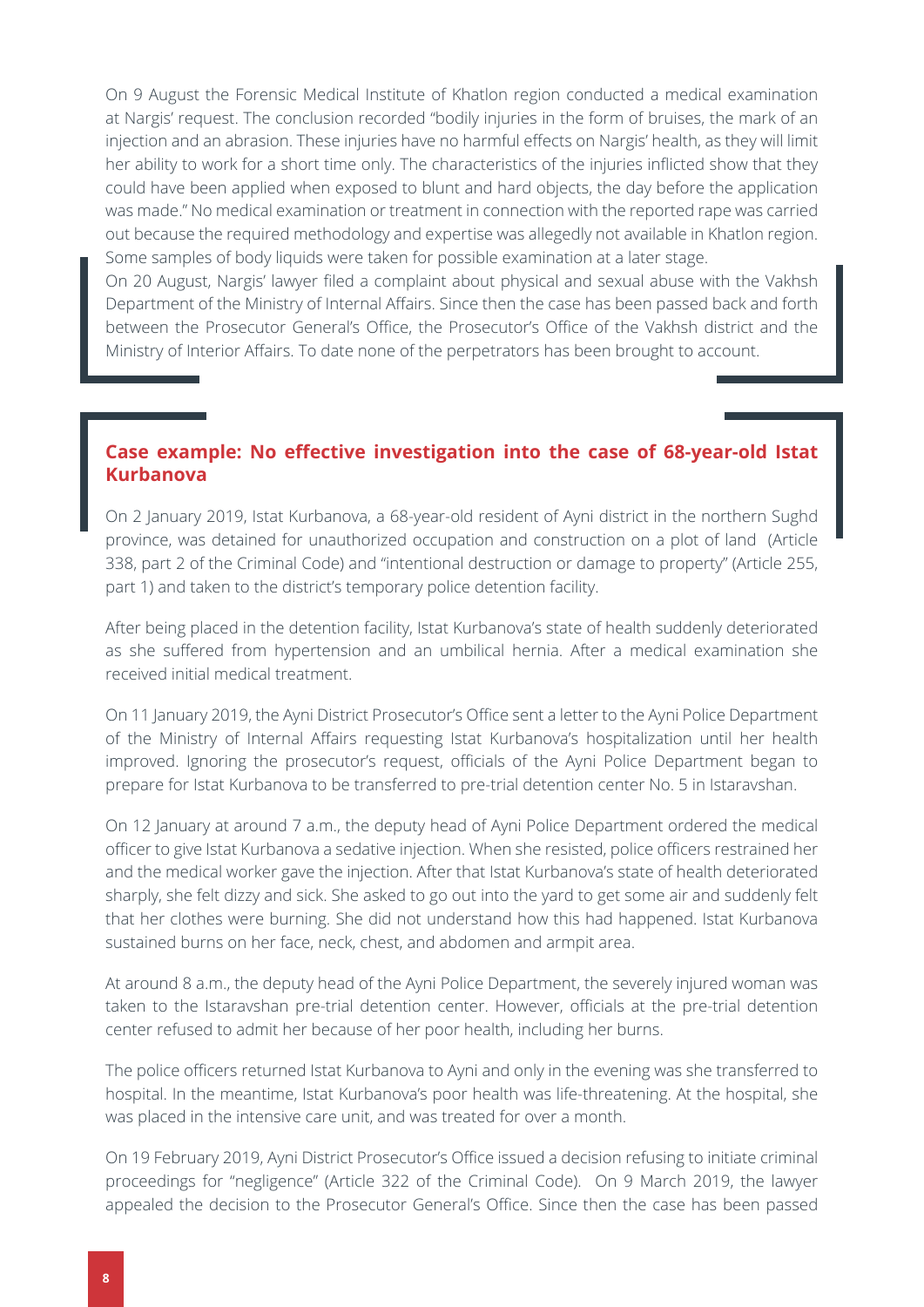back and forth between the Prosecutor General's Office and Ayni District Prosecutor's Office. To date not one the perpetrators has been brought to account.

#### **Case example: The circumstances of Umar Bobojonov's death in custody in 2015 remain unclear**

In another case, 23-year-old Umar Bobojonov died in September 2015, a few days after he had been taken into custody by police in the city of Vahdat, some 20 kilometers east of Dushanbe. Two eyewitnesses confirmed that police officers abused him. Vahdat Prosecutor's Office has suspended the investigation into his death five times since 2015 – most recently in August 2019 – stating that investigators were unable to identify the perpetrator. Each time the Prosecutor General's Office cancelled the decision of Vahdat Prosecutor's Office, reopened the case and sent it back to Vakhdat. Although the lawyer repeatedly submitted complaints to the Prosecutor General's Office, the Ombudsperson for Human Rights and to the Executive Office of the President about the failure to conduct an effective investigation, the circumstances of Bobojonov's death remain unclear.

Further concerns include the lawyer being denied access to the case materials for many months and significant delays in the investigators' replies to the lawyers' petitions. It took three years of persistent work before Umar Bobojonov's father was admitted to qualify as a witness in the case and was questioned as part of the preliminary investigation in July 2018.

Appeals to the Legal Assistance Group of the NGO Coalition against Torture and Impunity show that judges usually do not initiate a prosecutorial check when defendants allege in court that they were subjected to torture. The chances of a prosecutorial check being initiated are higher when a lawyer petitions on the defendant's behalf. The Coalition is aware of four such cases in 2019.

When female detainees become victims of rape by law enforcement agents they face major obstacles when they decide to pursue a complaint. The victims and their lawyers have to push for a forensic medical examination that records injuries resulting from the rape; they have to provide evidence that the sexual intercourse took place without the victim's consent; they have to identify the perpetrator; and they have to obtain recordings of video cameras in detention and name witnesses. In the course of the forensic medical investigation and other investigatory activities the woman is usually examined and questioned by male officers, prosecutors and medical personnel. Domestic legislation does not prescribe a female prosecutor in cases involving the rape of a female detainee. The victim's family and the general public often blame the rape victim, which poses an additional disincentive for victims to seek justice and, if they decide to go ahead with the complaint, victims often cannot rely on support from their families.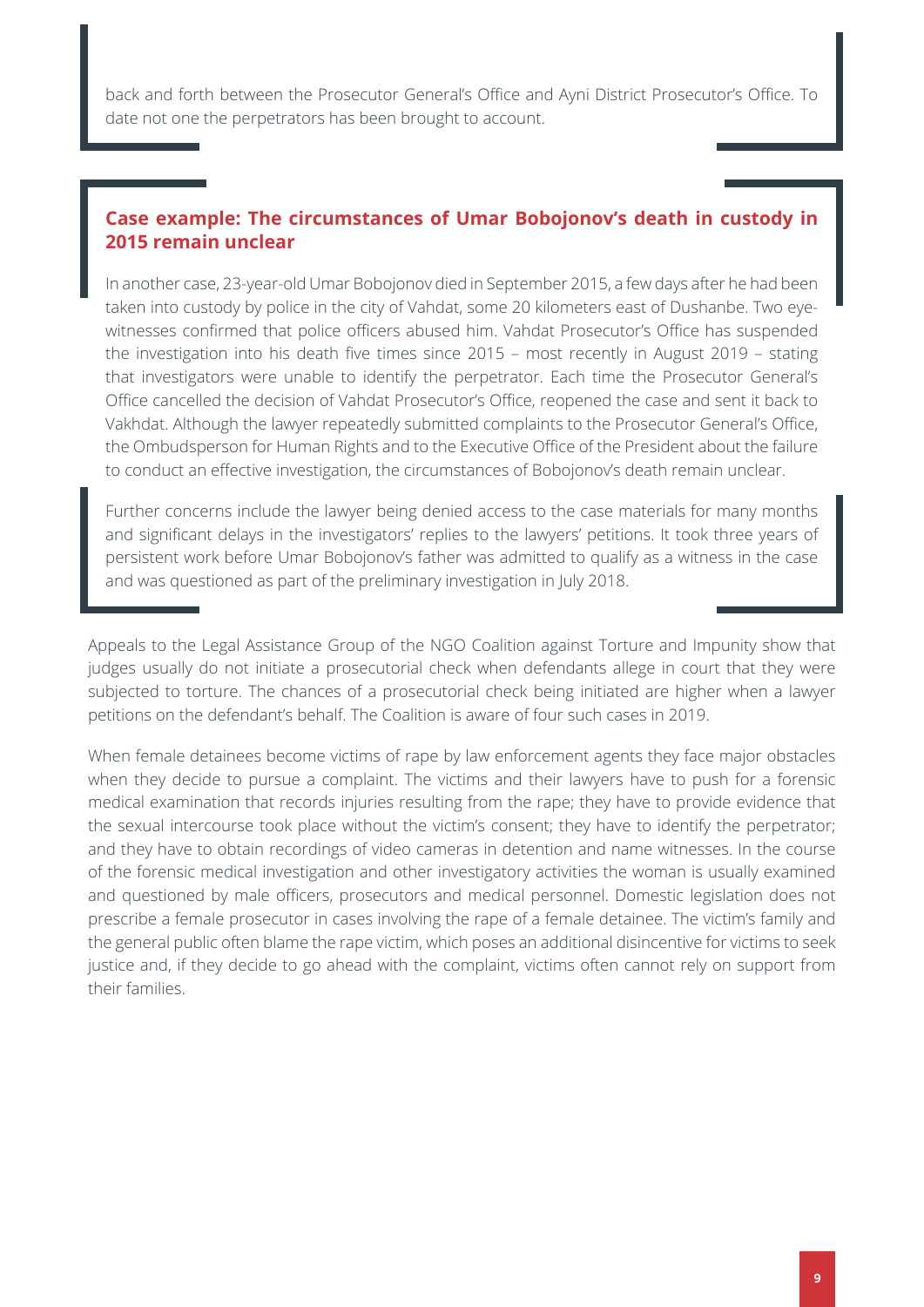### <span id="page-9-0"></span>**3. Fundamental legal safeguards (para. 18)**

The Coalition against Torture and Impunity in Tajikistan continued to receive credible reports that detainees lacked access to fundamental legal safeguards and were subjected to torture and other forms of ill-treatment in the period under review, i.e. since May 2018. Most allegations of torture continued to originate in the early stages of detention when detainees are often held incommunicado.

#### **CAT CONCLUDING OBSERVATIONS 2018**

Para. 18 (a): Take effective measures to guarantee that all detained persons, including minors, are afforded in practice all the fundamental legal safeguards from the very outset of their deprivation of liberty, in accordance with international standards, including the safeguards mentioned in paragraphs 13 and 14 of the Committee's General Comment No. 2 (2007) on the implementation of article 2. In particular, it should ensure that detainees have the following safeguards:

(i) To be informed about the charges against them and about their rights, both orally and in writing, in a language that they understand, and to sign a paper confirming that they have understood the information provided to them;

The situation regarding the issues raised in this recommendation has remained unchanged since the CAT issued its Concluding Observations in May 2018.

(ii) To have all periods of deprivation of liberty accurately recorded immediately after apprehension or arrest in a register at the place of detention, including for persons in administrative detention and those invited informally to police stations for "conversations" or as witnesses and who are subsequently detained without official status before official charges are brought against them, as well as in a central register of persons deprived of liberty, to have detention reports drawn up accordingly to prevent any cases of unrecorded detention, and to ensure access to the register of detainees by their respective lawyers and relatives.

The situation regarding the issues raised in this recommendation has remained largely unchanged since the CAT issued its Concluding Observations in May 2018.

However, the Coalition has registered an increase in cases of administrative detention before criminal charges were brought.

#### **CAT CONCLUDING OBSERVATIONS 2018**

Para. 18 (a): (iii) To have prompt access to a lawyer from the very outset of deprivation of liberty, and, if necessary, to legal aid, including during the initial interrogation.

The situation regarding the issues raised in this recommendation has remained unchanged since the CAT issued its Concluding Observations in May 2018.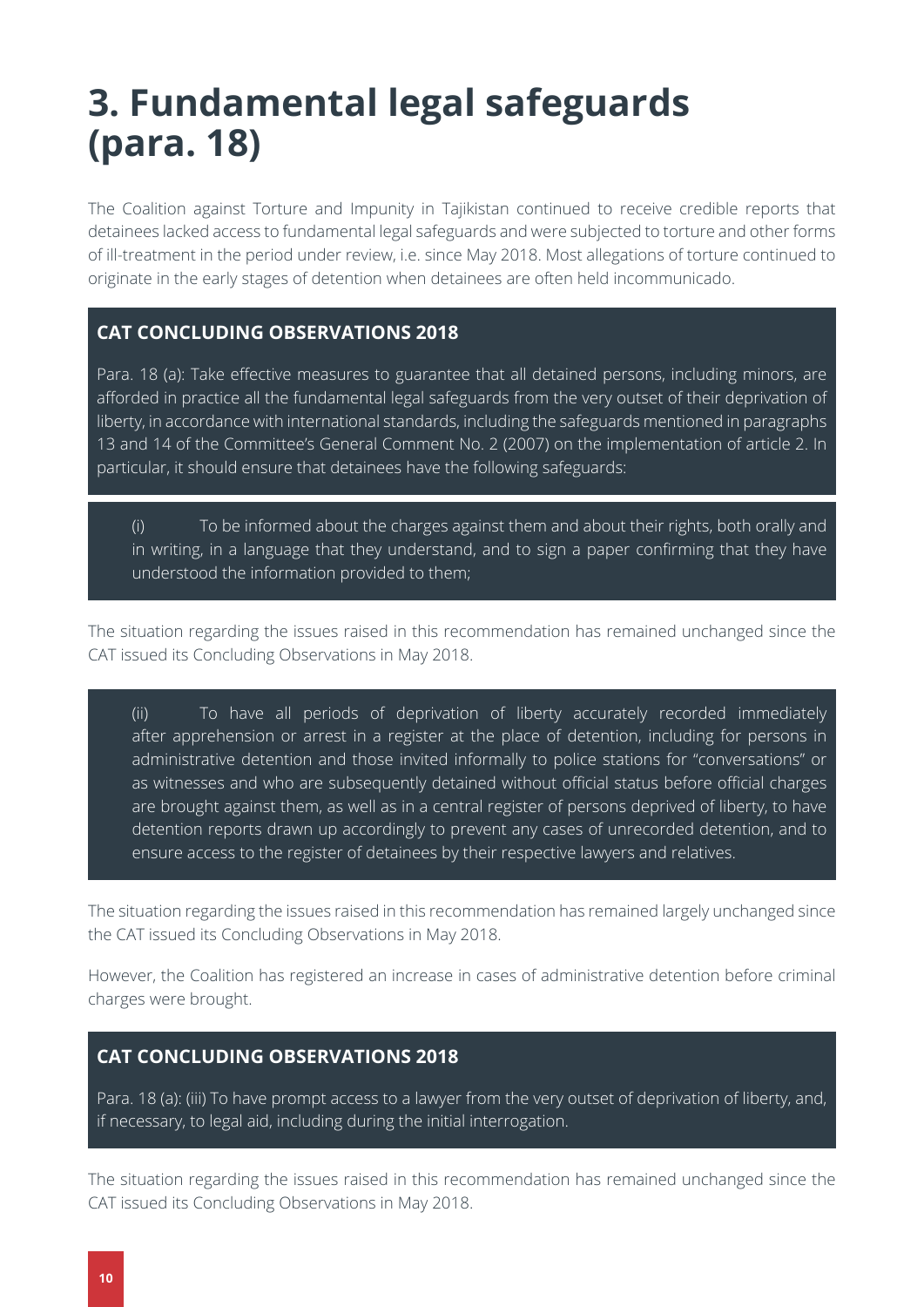#### **Case example: Shahboz Ahmadov reportedly tortured in incommunicado detention**

At around midnight on the night of 16 to 17 July 2018, 29-year-old Akhmedov Shahboz was detained by police officers at his home in the Yavan District. They said they wanted to take him to the Yavan Department of the Ministry of Internal Affairs (OMVD) to ask some questions "about the circumstances of a crime", promising to release him immediately. When they arrived at the police station three officers reportedly took Shahboz into an office and locked the door. Shahboz later recounted that: Two officers changed into comfortable sportswear, after which one of them grabbed him by the hair, punched him in the face, and shouted at him. The two officers then slapped his face and told him that he had stabbed a woman. When Shahboz refused to agree an officer grabbed the hair on the back of Shahboz's head and banged his forehead against the desk. After this, one of the officers turned to his colleague and said: "If he does not confess, let's do it." One of them made Shahboz sit on the floor and the other kicked him in the back from behind, making Shahboz fall face down on the floor. Then the officers handcuffed his hands behind his back and an officer kicked his legs together, before putting handcuffs on his legs too. Then another officer wrapped a rag around Shahboz's head and face and secured it with scotch tape. They threw another rag on top of his head so that he could not see anything at all. They wired three fingers of each hand, connected them to a source of electricity and began to increase the voltage. Shahboz began to shake his head and made it clear that he was ready to confess to the crime. They removed the wiring, tape and handcuffs. Akhmedov asked for water, to which an officer replied: "I will now see to my needs in the palm of your hand, and then you drink."

Shahboz reported that at around 3:00 am the next day police took him to a residential house and forced him to say that he had taken a knife from the son of the family that lived in the house. Shahboz reportedly did as he was told and the police officers then took the son, a minor, to the OMVD. Shahboz recounted that police beat the young man in front of him until he "confessed"to having given the knife to Shahboz.

At about 6:00 am on 17 July 2018, the officers told Shahboz that they had not managed to get any further information from the young man, and Shahboz should say that he took the knife from his own house. Reportedly, after more beatings Shahboz agreed to return home to give evidence on site.

He was then brought back to the OMVD, where he was held all day until he was transferred to the IVS late on 17 July. On the night of 21 July 2018, the police rang Shahboz's brother and told him to come and pick him up as he was not guilty. Two of the officers who had tortured him ordered Shahboz not tell anyone about what had happened. Throughout the period of his detention, Shahboz had no contact to a lawyer or his family.

The Coalition against Torture and Impunity continued to receive reports of lawyers rarely being given the opportunity to conduct confidential meetings with their clients. Law enforcement officers or security guards are usually present in meeting rooms, despite the fact that domestic law provides for the confidentiality of these meetings (Section 9 of the Law on Advocacy and Attorney Activities, Section 18, Law "On the Procedure and Conditions for the Detention of Suspects, Accused and Defendants", Articles 46, 47 and 53 of the Code of Criminal Procedure). As a rule, guards also limit the time of such meetings.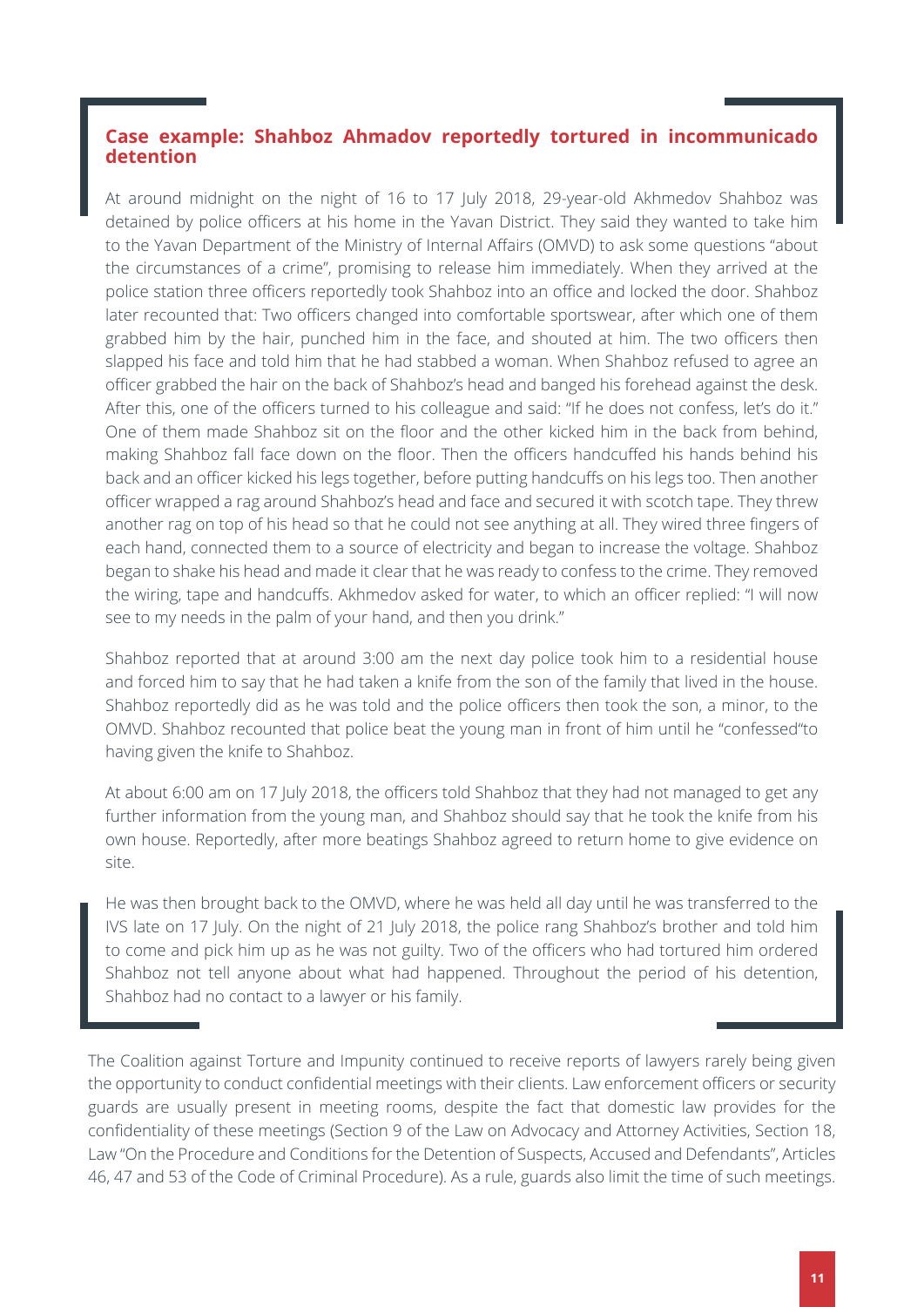Lawyers continue to come under immense pressure when they lodge complaints against torture and face criminal prosecution through fabricated criminal cases. This particularly concerns rural regions.

#### **CONCLUDING OBSERVATIONS PARA. 18**

(a) (iv) To receive a medical examination conducted confidentially by an independent doctor within 24 hours of arriving in a place of detention, and to have the right to request and receive, at any time, an independent medical examination. The State party should guarantee in practice the independence of doctors and other medical staff dealing with persons deprived of liberty, ensure that such staff duly document all signs and allegations of torture or ill-treatment, provide a copy of the results of the medical examination without delay to competent appropriate authorities for further investigation and make them available to the detained person concerned and his or her lawyer;

The situation regarding the issues raised in this recommendation has remained unchanged since the CAT issued its Concluding Observations in May 2018. The Coalition continued to document cases of detainees who were entered into detention facilities without a medical examination.

#### **Case example: Khamza Solekhov was reportedly tortured and entered into the temporary police detention facility without medical examination**

On 7 January 2019, between 4:00 and 5:00 pm, five law enforcement officials in plain clothes detained Khamza Solekhov and took him to the Ministry of Internal Affairs building in Dushanbe. The officers reportedly started beating Solekhov. One officer hit him on the head so hard that one eardrum burst, and he was bleeding. Police officers then reportedly asked him to confess to drug trafficking but he refused. After that Khamza Solekhov was placed on his stomach, his arms and legs were tightly bound. Wet wipes were wrapped around his little fingers and connected to wires. The officers tortured him with electric shocks for hours until 6:00 am. Unable to bear the excruciating pain, Khamza Solekhov signed the papers without reading them. He was then transferred to another office where ointment was put on him to hide the bruises on his body.

On 8 January, at around 10:00 pm, Khamza Solekhov was taken to a temporary police detention center. No medical examination was carried out before he was placed in a cell. Only on 12 January 2019, was a forensic medical examination carried out by an expert of the Center for Forensic Medical Examination of the Ministry of Health.

Based on a complaint filed with the prosecutor's office by a relative of Khamza Solekhov, a criminal case was opened against the five perpetrators on 13 January 2019. On 16 December 2019 the City Court of Dushanbe sentenced Farhod Nurkhonov, Deputy Head of the Criminal Investigation Department of the Ministry of Internal Affairs in Dushanbe, to 17 years' imprisonment; Avaz Sabzayev, the Head of the Department, to nine years' imprisonment; Ikromiddin Akhliddin, an employee of the Department, to nine years' imprisonment; and the Police Investigator Umed Vakhkhobova to seven and a half years' imprisonment. The fifth perpetrator, also an employee of the same Department, did not receive a custodial sentence and has allegedly left the country.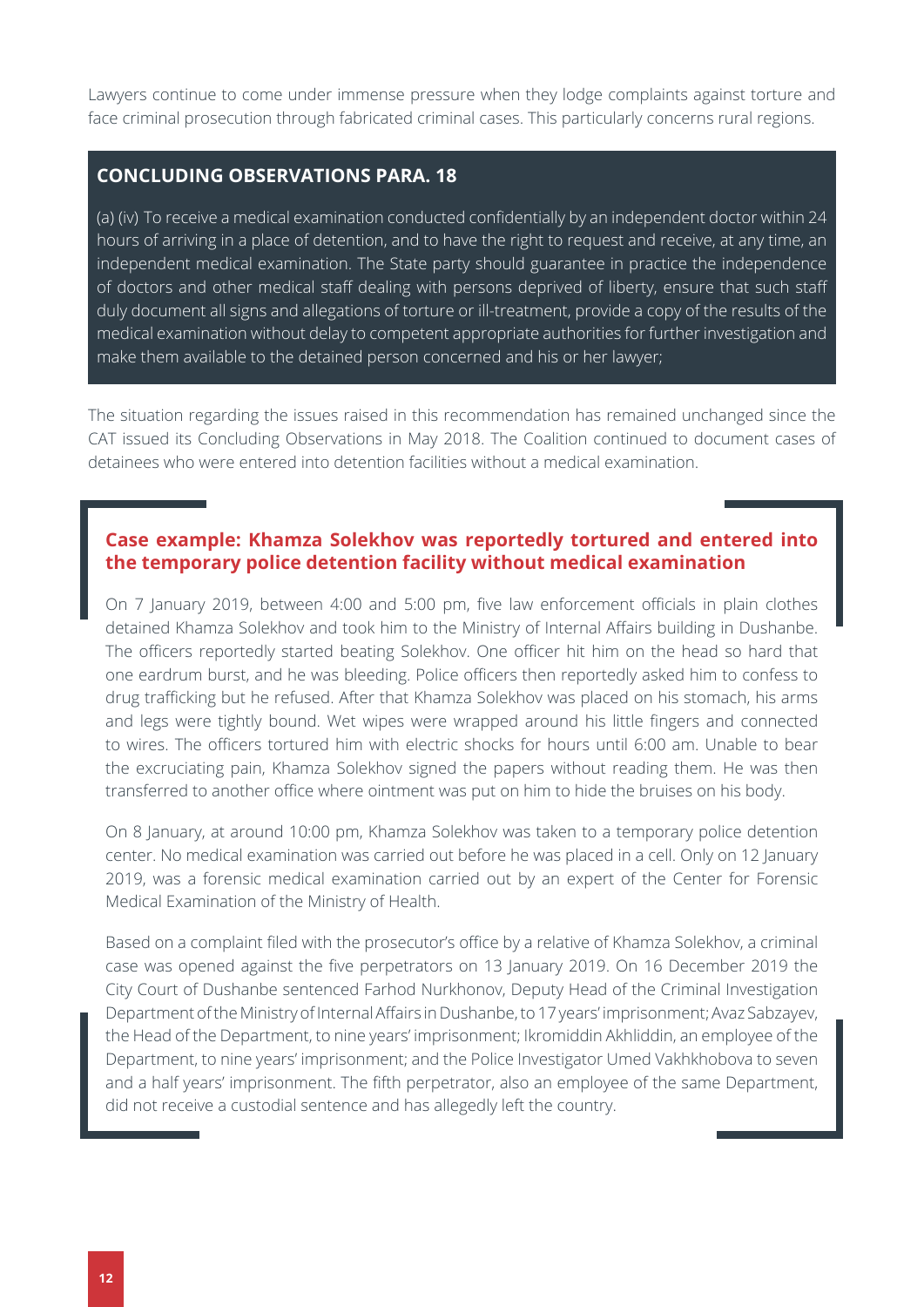#### **CAT CONCLUDING OBSERVATIONS 2018**

Para. 18 (a) (v)To be able to notify a family member or any other person of their own choice of their detention immediately after apprehension and not only after seeing a judge;

The situation regarding the issues raised in this recommendation has remained unchanged since the CAT issued its Concluding Observations in May 2018.

#### **CAT CONCLUDING OBSERVATIONS 2018**

Para. 18 (b): Bring all detained persons promptly before a judge, in line with international standards, and reduce the 72-hour period of pre-charge police custody;

The situation regarding the issues raised in this recommendation has remained unchanged since the CAT issued its Concluding Observations in May 2018. The Coalition recorded cases in 2018 and 2019 where detainees were held even longer than 72 hours before the remand hearing took place.

#### **CAT CONCLUDING OBSERVATIONS 2018**

Para. 18 (c): Start monitoring the effective implementation of these recommendations by collecting data on the performance of the police concerning the provision of fundamental safeguards to persons deprived of their liberty, including comprehensive data on cases in which police officers have been subjected to disciplinary or other measures for failing to respect such safeguards, and should provide this information in its next report to the Committee.

The situation regarding the issues raised in this recommendation has remained unchanged since the CAT issued its Concluding Observations in May 2018.

### <span id="page-12-0"></span>**4. Hazing, ill-treatment and torture in the armed forces (para. 46)**

#### **CAT CONCLUDING OBSERVATIONS 2018**

Para. 46 (a): Reinforce measures to prohibit and eliminate violence and abuse, including sexual, physical and verbal abuse, in the military and ensure prompt, impartial and thorough investigation of all allegations of hazing, ill-treatment or torture in the military, and establish the liability of direct perpetrators and those in the chain of command, and prosecute and punish those responsible with penalties that are consistent with the gravity of the act committed.

Torture, ill-treatment and hazing remain common in the army and since the CAT issued its Concluding Observations to Tajikistan in 2018 no effective measures have been taken to prohibit and eliminate sexual, physical and psychological abuse in the army.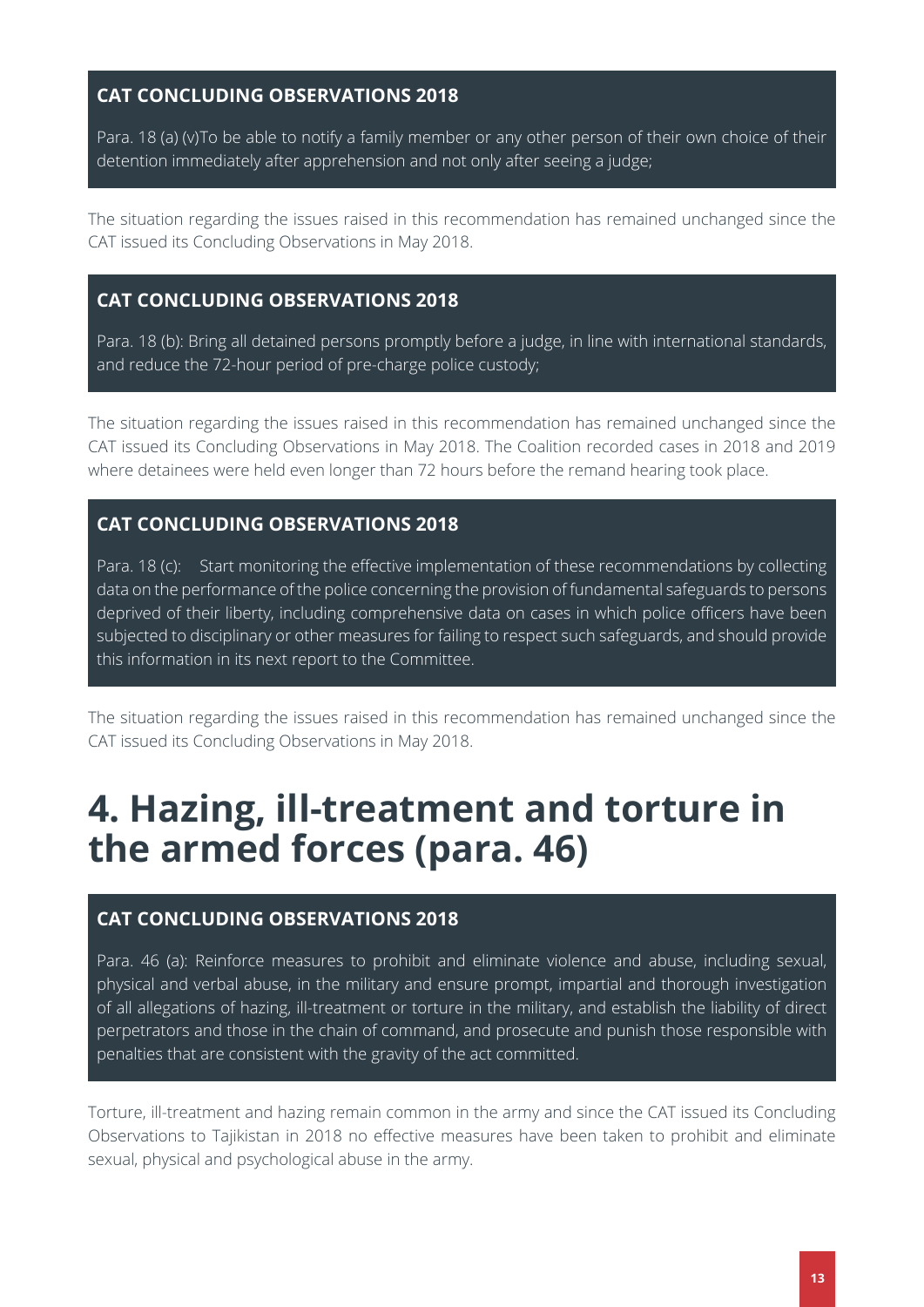In 2019 the NGO Office of Civil Freedoms (OCF), a member of the NGO Coalition against Torture and Impunity, provided legal assistance in nine cases involving allegations of torture and other forms of illtreatment in the armed forces. The NGO registered three cases in 2019 involving the death of a soldier.

Only the most severe cases resulting in the death of a soldier or grave long-term health problems are prosecuted. The vast majority of cases which do not leave serious physical injuries and do not lead to serious damage to health are not investigated. This is due to the lack of effective complaints mechanisms and a culture in the military that discourages complaints and appeals to law enforcement agencies and human rights organizations. Those who seek help are at risk of further insults and other reprisals.

In those cases that came to trial, charges were only brought against the immediate perpetrators while the commanding officers escaped criminal prosecution even if they had ordered the soldiers to "discipline" the victims. In several cases involving officers or commanding officials, the perpetrators were subjected to disciplinary sanctions such as fines, restriction on military service, and deprivation of the right to hold certain posts or engage in certain activities for a specific period of time.

The Criminal Code of Tajikistan contains a section specifically punishing crimes committed in the army. Article 143-1 that punishes "torture" is contained in a different section of the Criminal Code and has so far never been applied to a case from the army. Usually cases of torture and ill-treatment in the armed forces are opened under the following articles: "abuse of official authority" (Article 391), "violation of statutory relationships" (Article 373) or "negligent attitude to service" (Article 392), which carry punishments that, in many cases, are not commensurate to the gravity of the crimes committed.

In July 2018, after a year and a half of serving in the armed forces, Kurbon3 was beaten on the side of the neck by a lieutenant of his military unit as a punishment for talking on the phone. After being hit, the conscript lost consciousness several times and fell asleep. The medical examination showed that Kurbon had suffered a fractured dental root. In October 2018 the court sentenced the lieutenant responsible to a fine of 11 150 somoni [1030 EUR] and a restriction of service for a year, in accordance with Article 391, part 1 of the Criminal Code. Lawyers for the injured party appealed against the verdict, stating that it was not commensurate with the gravity of the crime committed but the Supreme Court rejected the appeal and confirmed the verdict.

In March 2018, just ten days before the end of his military service, Masbutjon Mansurov was beaten by officers resulting in him sustaining serious injuries and a ruptured spleen. He was hospitalized the same evening and died the next morning, on 24 March, after an operation. On 18 May 2018 the Military Court of Bokhtar sentenced officer Mekhriddin Nurov to three years' imprisonment for "abuse of official authority" (Article 391 part 1 of the Criminal Code), but due to what the court regarded as extenuating circumstances, the term of imprisonment was reduced to two years' probation. On 18 January 2019 another officer, Idimat Pirov, was sentenced to seven and a half years' imprisonment for "abuse of official authority" (Article 391 part 3a) and "intentionally causing serious harm to health" (Article 110, part 3). The lawyers representing Masbutjon Mansurov's father unsuccessfully attempted to get the officers responsible for his son's death tried on charges of "torture" (Article 143-1).

<sup>3</sup> This is not his real name. His real name is withheld to protect his identity.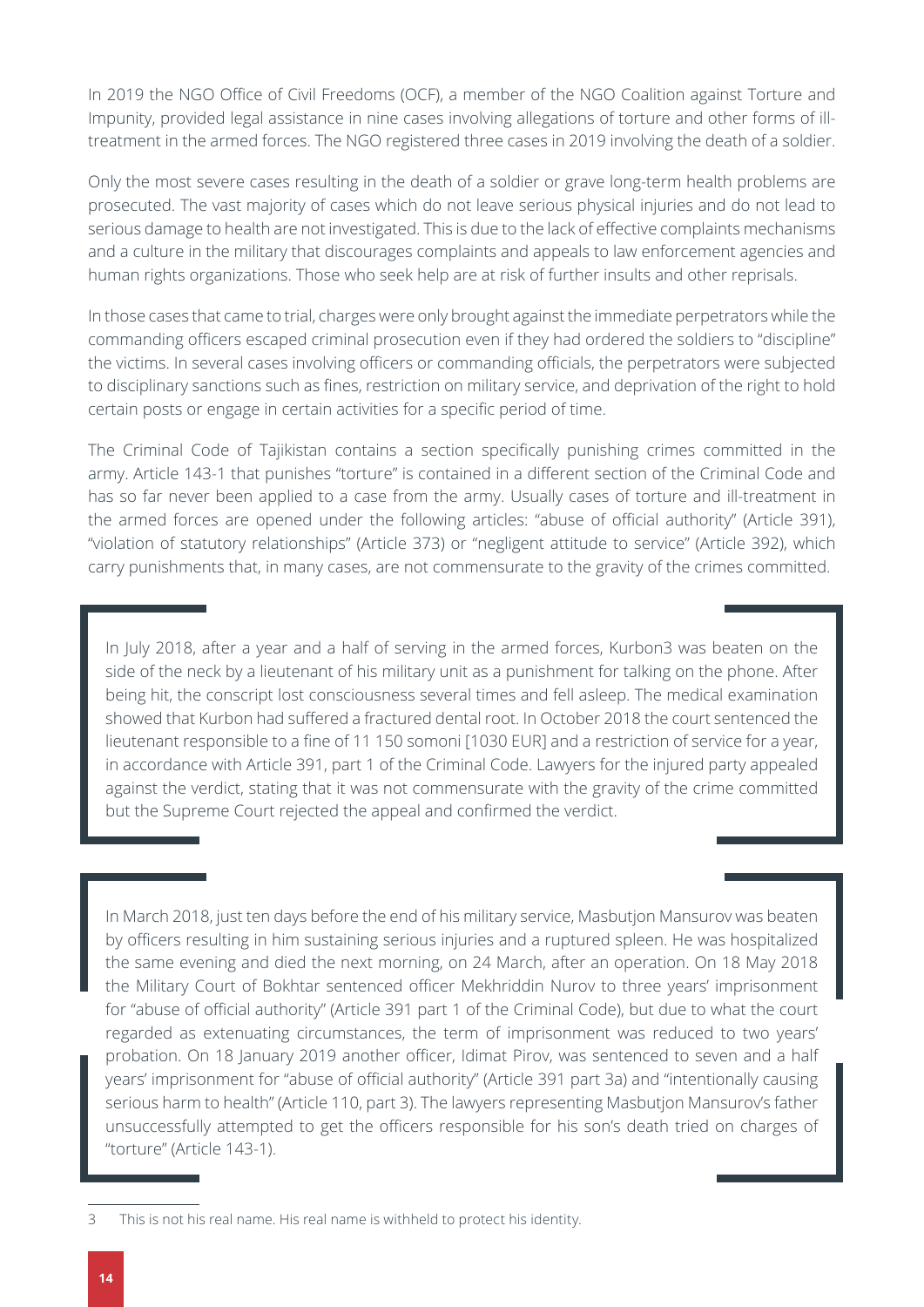The NGOs jointly issuing this document are also concerned that domestic legislation in Tajikistan does not establish the mandatory transfer of victims and witnesses of torture and other forms of ill-treatment to another military unit while an investigation is being conducted into the allegations. As a result victims and witnesses are at risk of reprisals, with direct consequences for the effectiveness of the investigation. Transfers can be ordered by investigators, but they are optional and OCF is not aware of any such cases in 2018 and 2019.

#### **CAT CONCLUDING OBSERVATIONS 2018**

Para. 46 (b): Ensure that servicemen can submit complaints confidentially in order to protect them from reprisals and that their complaints are promptly passed on to the military prosecutors' offices for investigation.

During monitoring visits to military units conducted in 2018 and 2019, OCF observed that the soldiers' complaint boxes were located in places where they can be seen by commanding officials and other military personnel, or by video cameras. This practice is unsafe and may lead to reprisals against soldiers who use the complaint boxes.

Usually conscripts are not able to make confidential phone calls. They are typically only given access to their own mobile phones at weekends for short periods of time. They are only allowed to speak in places where conversations can be overheard and usually each phone call (time and phone number) is registered. This prevents soldiers from seeking support or legal assistance if they are being subjected to hazing or have other complaints.

#### **CAT CONCLUDING OBSERVATIONS 2018**

Para. 46 (c): Ensure access for the Ombudsman and the Monitoring Group to carry out unannounced monitoring visits to all military units and conduct confidential interviews with conscripts.

From 2014 to 2018, the Ombudsman and OCF staff conducted monitoring visits to from five to six military units of the Ministry of Defense every year. They had no access to border troop units (where most allegations of hazing occur), draft commissions, military guardhouses (gauptvakhta), the Committee for Emergency Situations, the National Guard, or convoy troops.

Since the new Ombudsperson, Umed Bobozoda, took up his position in 2019, no monitoring or other visits to military units have been carried out by the previous team of Ombudsman Office representatives and OCF.

#### **CAT CONCLUDING OBSERVATIONS 2018**

Para. 46 (d): Provide redress and rehabilitation to victims, including through appropriate medical and psychological assistance, in accordance with the Committee's general comment No. 3.

In 2018 and 2019 Coalition lawyers assisted several victims of torture in the army and families of deceased victims to obtain compensation for moral and material damages. Some plaintiffs were awarded compensation but the amounts were neither fair nor adequate.